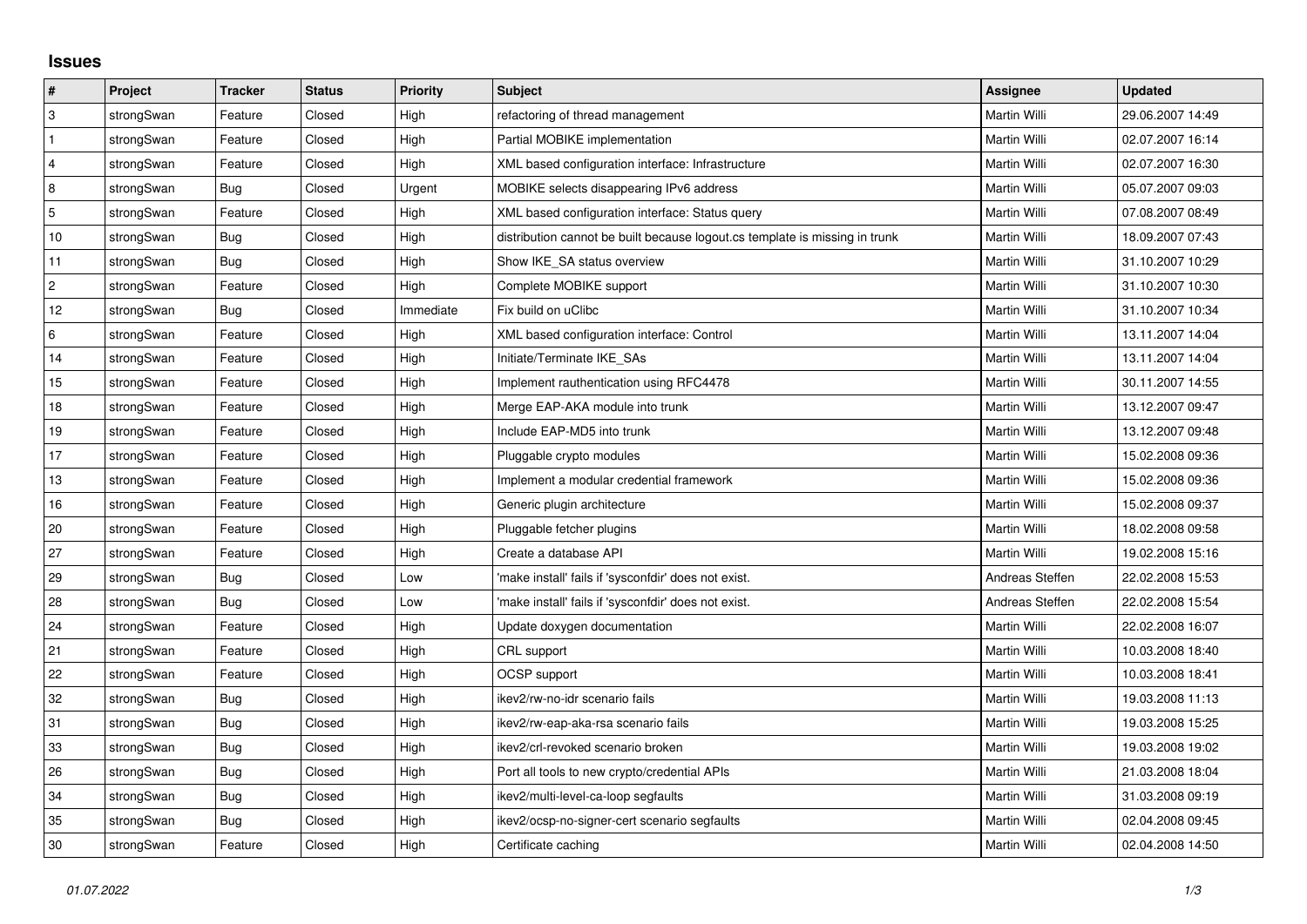| ∦              | Project    | <b>Tracker</b> | <b>Status</b> | <b>Priority</b> | <b>Subject</b>                                                          | Assignee              | <b>Updated</b>   |
|----------------|------------|----------------|---------------|-----------------|-------------------------------------------------------------------------|-----------------------|------------------|
| $\overline{7}$ | strongSwan | Feature        | Closed        | High            | Relational database configurations/credentials                          | Martin Willi          | 02.04.2008 16:30 |
| 36             | strongSwan | <b>Bug</b>     | Closed        | High            | strongswan-4.2.0 does not compile with uclibe                           | Martin Willi          | 04.04.2008 13:51 |
| 45             | strongSwan | Bug            | Closed        | High            | Failure to open SQLite database crashes charon                          | Martin Willi          | 07.04.2008 09:16 |
| 43             | strongSwan | <b>Bug</b>     | Closed        | High            | missing certificate_identity in SQL database causes segfault            | Martin Willi          | 07.04.2008 10:08 |
| 44             | strongSwan | Bug            | Closed        | Normal          | multiple copies of ca certificate in cache                              |                       | 07.04.2008 10:51 |
| 41             | strongSwan | Feature        | Closed        | High            | CFG attribute provider framework                                        | Martin Willi          | 16.04.2008 11:24 |
| 47             | strongSwan | Feature        | Closed        | High            | <b>RNG API</b>                                                          | Martin Willi          | 16.04.2008 11:27 |
| 48             | strongSwan | Feature        | Closed        | High            | Parallel trustchain verification                                        | Martin Willi          | 16.04.2008 11:33 |
| 37             | strongSwan | Feature        | Closed        | High            | Hash and URL support for IKEv2                                          | <b>Tobias Brunner</b> | 18.04.2008 13:38 |
| 50             | strongSwan | <b>Bug</b>     | Closed        | High            | plutostderrlog option missing                                           | Martin Willi          | 11.05.2008 10:10 |
| 25             | strongSwan | Feature        | Closed        | High            | alternative crypto implementation                                       | Martin Willi          | 31.05.2008 09:49 |
| 46             | strongSwan | Feature        | Closed        | High            | DNS resolving for hosts in ike_cfg                                      | Martin Willi          | 09.06.2008 09:34 |
| 53             | strongSwan | Bug            | Closed        | Normal          | Printf handler for proposal_t                                           | <b>Martin Willi</b>   | 12.06.2008 14:23 |
| 52             | strongSwan | Bug            | Closed        | High            | Migrate ESP sequence number in update_sa                                | <b>Tobias Brunner</b> | 25.06.2008 08:40 |
| 58             | strongSwan | Bug            | Closed        | Normal          | Please fix bashism in /src/ipsec/ipsec.in                               | Martin Willi          | 16.07.2008 09:08 |
| 59             | strongSwan | Feature        | Closed        | High            | Add additinal signal dependent parameter to bus                         | Martin Willi          | 29.07.2008 11:04 |
| 51             | strongSwan | Bug            | Closed        | Urgent          | fips_signer should not chek for \$(PREFIX)/libexec/ipsec/ at build time | Andreas Steffen       | 19.08.2008 21:10 |
| 40             | strongSwan | Feature        | Closed        | High            | NetworkManager support                                                  | Martin Willi          | 22.08.2008 12:54 |
| 54             | strongSwan | Feature        | Closed        | High            | <b>EAP-Identity Server functionality</b>                                | Martin Willi          | 22.08.2008 12:55 |
| 60             | strongSwan | Feature        | Closed        | High            | Implement draft-sheffer-ikev2-gtc-00 with PAM password verification     | Martin Willi          | 22.08.2008 12:59 |
| 63             | strongSwan | Bug            | Closed        | Low             | _' missing in testing/testing.conf                                      | Martin Willi          | 30.09.2008 14:49 |
| 65             | strongSwan | Bug            | Closed        | High            | Many UML tests fail                                                     | Andreas Steffen       | 07.10.2008 07:09 |
| 64             | strongSwan | Bug            | Closed        | High            | MOBIKE with changed NAT mappings                                        | <b>Martin Willi</b>   | 08.10.2008 14:21 |
| 56             | strongSwan | <b>Bug</b>     | Closed        | High            | New interface for EAP-SIM backend                                       | Martin Willi          | 24.10.2008 10:23 |
| 62             | strongSwan | <b>Bug</b>     | Closed        | Normal          | ikev2 missing rekeying support not recognised                           | Martin Willi          | 14.11.2008 15:17 |
| 66             | strongSwan | Bug            | Closed        | Normal          | patch for alignment buffer on xscale ARM processor                      | <b>Martin Willi</b>   | 14.11.2008 15:35 |
| 69             | strongSwan | Feature        | Closed        | Normal          | Improve scheduler performance                                           | Tobias Brunner        | 04.12.2008 17:03 |
| 70             | strongSwan | <b>Bug</b>     | Closed        | High            | IPv6                                                                    | Andreas Steffen       | 21.02.2009 11:09 |
| 42             | strongSwan | Feature        | Closed        | High            | CFG attribute handler framework                                         | Martin Willi          | 28.04.2009 10:23 |
| 49             | strongSwan | Bug            | Closed        | High            | starter log directly to terminal                                        | Martin Willi          | 30.04.2009 10:18 |
| 71             | strongSwan | Bug            | Closed        | High            | Improved Acquire handling                                               | Martin Willi          | 20.05.2009 11:54 |
| 76             | strongSwan | Feature        | Closed        | Normal          | crypto test framework                                                   | Martin Willi          | 12.06.2009 11:31 |
| 78             | strongSwan | Feature        | Closed        | Normal          | Integrity tester for libstrongswan and all plugins.                     | Martin Willi          | 27.06.2009 16:19 |